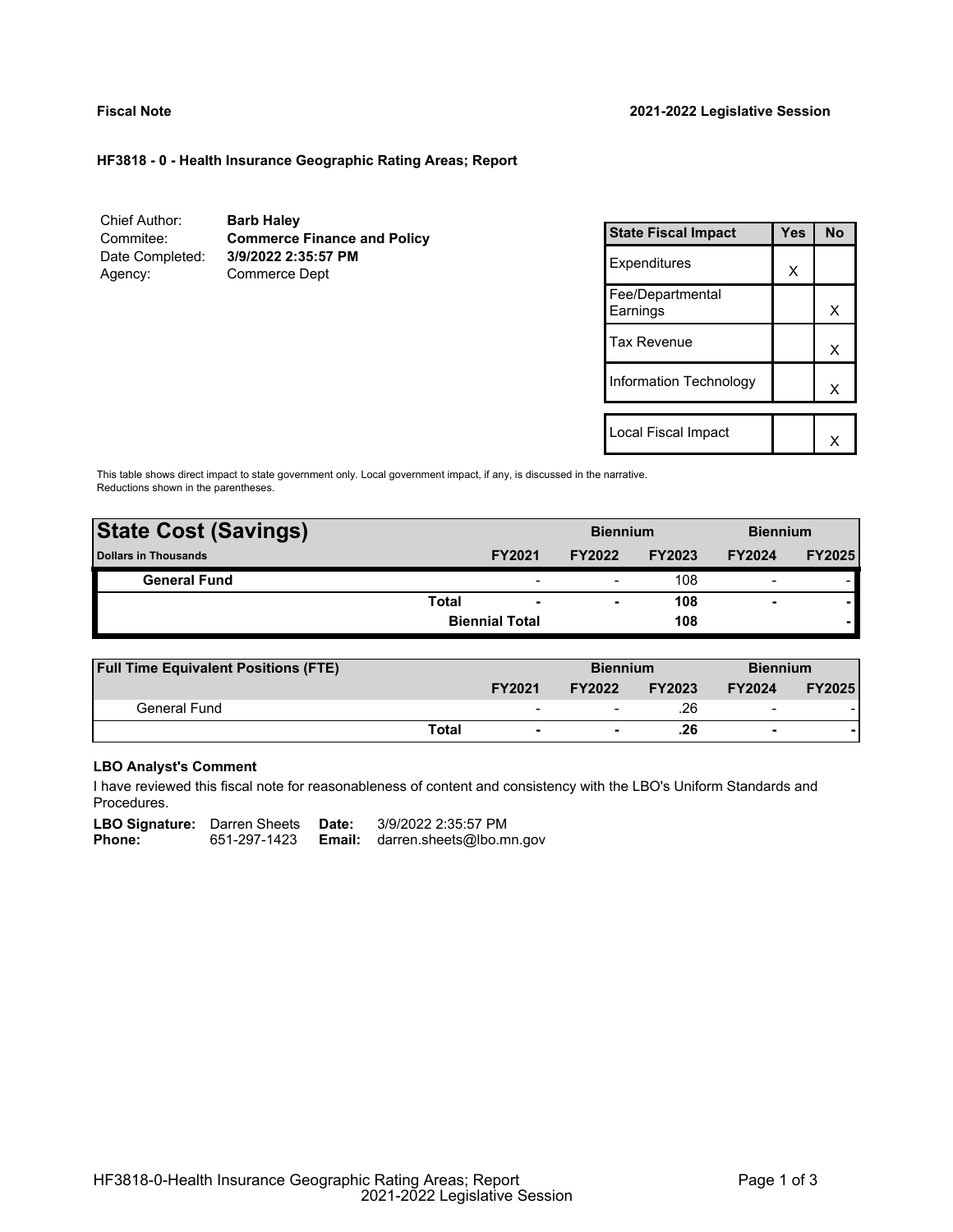### **State Cost (Savings) Calculation Details**

This table shows direct impact to state government only. Local government impact, if any, is discussed in the narrative. Reductions are shown in parentheses.

\*Transfers In/Out and Absorbed Costs are only displayed when reported.

| State Cost (Savings) = 1-2                        |              |                       | <b>Biennium</b> |               | <b>Biennium</b> |               |
|---------------------------------------------------|--------------|-----------------------|-----------------|---------------|-----------------|---------------|
| <b>Dollars in Thousands</b>                       |              | <b>FY2021</b>         | <b>FY2022</b>   | <b>FY2023</b> | <b>FY2024</b>   | <b>FY2025</b> |
| <b>General Fund</b>                               |              |                       |                 | 108           |                 |               |
|                                                   | <b>Total</b> |                       |                 | 108           |                 |               |
|                                                   |              | <b>Biennial Total</b> |                 | 108           |                 |               |
| 1 - Expenditures, Absorbed Costs*, Transfers Out* |              |                       |                 |               |                 |               |
| <b>General Fund</b>                               |              |                       |                 | 108           |                 |               |
|                                                   | <b>Total</b> | ۰                     | ۰               | 108           | -               | ۰             |
|                                                   |              | <b>Biennial Total</b> |                 | 108           |                 |               |
| 2 - Revenues, Transfers In*                       |              |                       |                 |               |                 |               |
| <b>General Fund</b>                               |              |                       |                 |               |                 |               |
|                                                   | <b>Total</b> | ٠                     | ٠               |               | ٠               | ۰             |
|                                                   |              | <b>Biennial Total</b> |                 |               |                 |               |

# **Bill Description**

House File 3818 requires the Commerce Department to study and produce a report on disparities between the nine geographic rating areas in Minnesota's individual and small group market.

ouse File 3818 specifies that the study of the geographic rating areas must identify factors causing higher rates, as well as the impact of referral centers in southeastern Minnesota and the metro area. The bill's requirements for the study also include determining the extent to which individuals and small employers obtain health insurance from a lower-cost geographic rating area, analyzing the impact of this on overall rates.

The bill requires that proposals be developed to redraw the boundaries of the geographic rating areas in order to reduce disparities and provide stability to the individual and small group markets. The bill also indicates that proposals must be designed with consideration to the existing composition of provider networks and referral patterns in the state, and in compliance with 45 § CFR 147.102(b).

House File 3818 further requires health carriers to comply with any requests for information from Commerce in order to conduct the study. The bill also authorizes Commerce to contract with other entities for technical assistance.

The report on the geographic rating areas and subsequent proposals are due to the legislature on January 1, 2023.

### **Assumptions**

Commerce assumes that HF3818 will have an immediate fiscal impact on the agency, limited to only one fiscal year. Commerce assumes HF3818 will be effective July 1, 2022 based on the associated appropriation in the current bill text.

Commerce assumes that it will utilize at least two existing staff, dedicating 25 percent of their time to developing a project plan, soliciting technical expertise, and overseeing the project for the duration of six months.

State Health Actuary : 10 hours/week x 26 week = 260 hours (.13 FTE)

SPA Principal: 10 hours/week x 26 week = 260 hours (.13 FTE)

Due to a combination of the complexity of the analysis, the possible need for federal waivers and the timeline for completion. Commerce assumes the external technical expertise will be required to complete the study and report under HF3818 in addition to dedicated agency staff. Commerce also assumes that the work required of any vendor to meet the bill's requirements would be equivalent to the scope of two quick call contracts totaling \$25,000 each.

Commerce assumes that it will solicit vendors for two quick contracts and use 520 hours of existing staff in order to meet